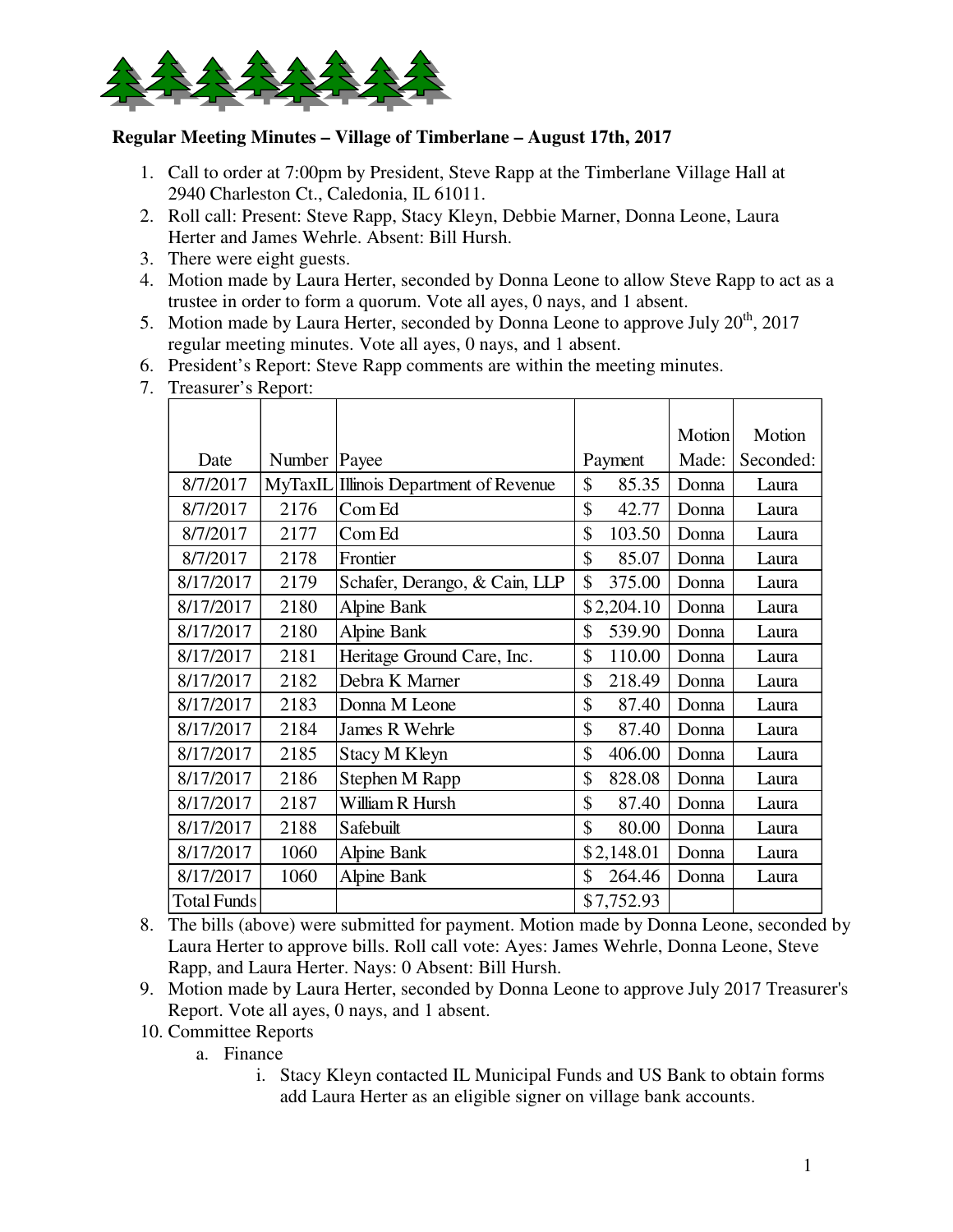- b. Planning and Zoning
	- i. Letter was mailed to the resident in Timberlane subdivision concerning burning and parked cars. Attorney Jim Hursh stated that Timberlane needs enforcement of its zoning ordinances.
- c. Roads/Highways/Bridges
	- i. No culvert permits issued.
	- ii. Rain water runoff affecting 12321 Woodchuck was reviewed with the homeowner and Justin Krohn, Boone County engineer, who offered two solutions: 1) re-profile the roadway to push water into the ditches, 2) install a trench drain or slotted drain where the driveway meets the road. Steve Rapp has sent these recommendations to Chad's Excavating for review. Steve Rapp will contact the Poplar Grove engineer, Chris Rafferty, to review this situation. The board of trustees agreed to allow Steve Rapp to contact CES Engineering to review this situation.
	- iii. Steve Rapp received road repair quotes for Orth road to fill the center line approximately 42,490 square feet with 390 tons of asphalt.
	- iv. Steve Rapp received road repair quotes for the remaining roads in Timberlane Village requiring repair approximately 46,822 square feet with 436 tons of asphalt. All joints are to be roto-milled for an even transition.
	- v. Motion made by Steve Rapp, seconded by James Wehrle, to approve repairs to Orth Road for labor only to G & S Blacktop, Inc. as quoted not to exceed \$14,000.00. Vote all ayes, 0 nays, and 1 absent.
	- vi. Motion made by Steve Rapp, seconded by Donna Leone, to approve repairs to Orth Road for material only to William Charles as quoted not to exceed \$19,500.00. Vote all ayes, 0 nays, and 1 absent.
	- vii. Motion made by Laura Herter, seconded by Donna Leone, to approve required repairs to remaining roads in Timberlane Village for labor only to G & S Blacktop, Inc. as quoted not to exceed \$19,000.00. Vote all ayes, 0 nays, and 1 absent.
	- viii. Motion made by Laura Herter, seconded by Donna Leone, to approve required repairs to remaining roads in Timberlane Village for material only to William Charles as quoted not to exceed \$21,900.00. Vote all ayes, 0 nays, and 1 absent.
		- ix. A Budget Tree service did perform tree cutting on Dawson Lake near the entrance of Prairie Lane. A resident removed a fallen tree in Timberlane subdivision.
		- x. Motion made by Donna Leone, seconded by Laura Herter to approve A Budget Tree service quote of \$150.00 per hour for previously identified tree and brush cutting in Timberlane village.
- d. Village Hall
	- i. Guest Ray Morse, trustee from North Boone Fire District 3, attended along with six guests stating their interest in purchasing the Timberlane Village hall. Pricing is under negotiation. Trustees requested use of the building, tables and chairs, storage room, office space and meeting room. Village attorney Jim Hursh received Timberlane's counteroffer and purchase contract revisions and submitted them to the NBFD3 guests in attendance.